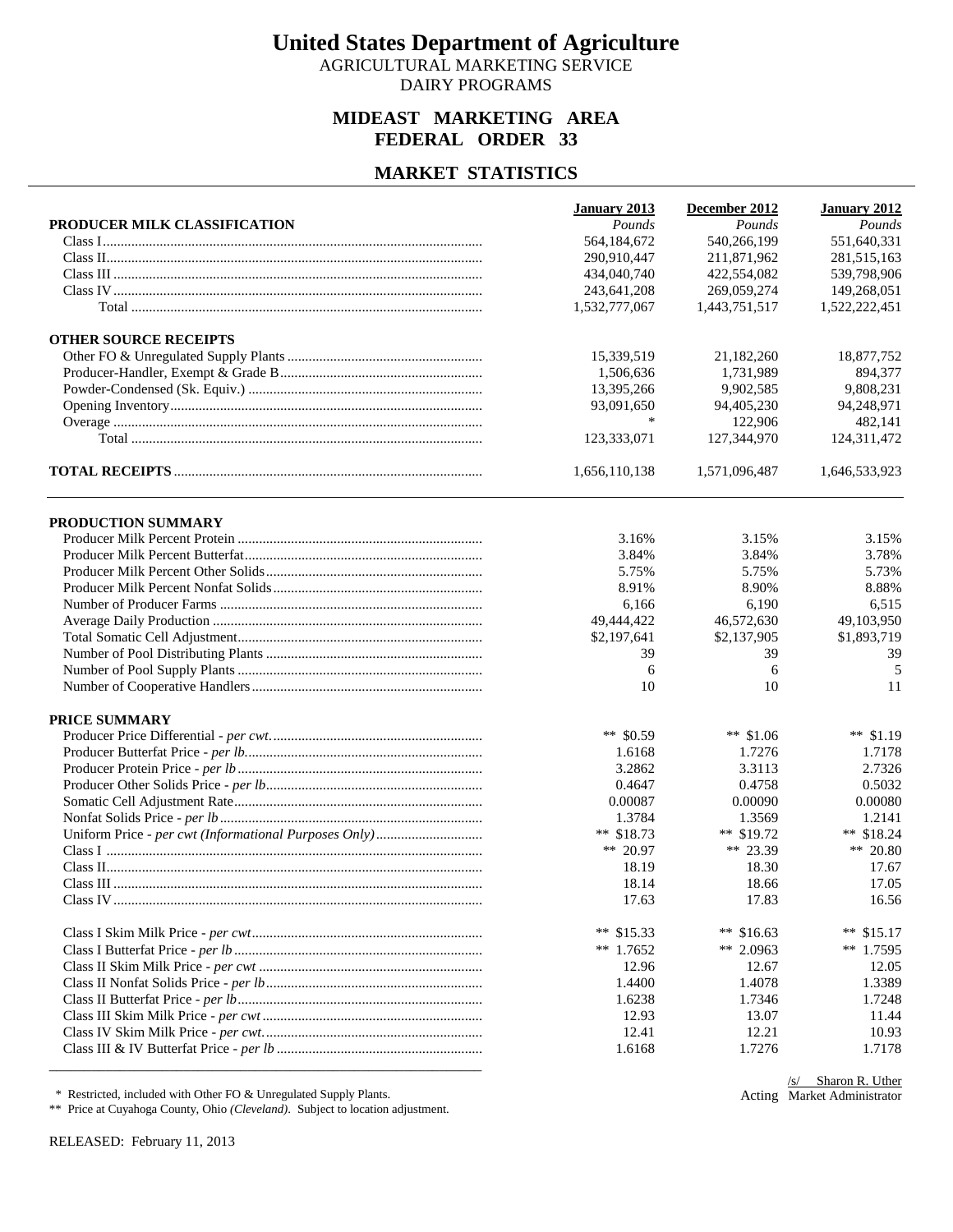AGRICULTURAL MARKETING SERVICE DAIRY PROGRAMS

## **MIDEAST MARKETING AREA FEDERAL ORDER 33**

#### **MARKET STATISTICS**

| PRODUCER MILK CLASSIFICATION | Pounds<br>508,579,406<br>204,454,977<br>422,810,189<br>229,429,693<br>1,365,274,265 | Pounds<br>564,184,672<br>290,910,447<br>434,040,740<br>243,641,208 | Pounds<br>509,384,701<br>251,377,519<br>549,106,964 |
|------------------------------|-------------------------------------------------------------------------------------|--------------------------------------------------------------------|-----------------------------------------------------|
|                              |                                                                                     |                                                                    |                                                     |
|                              |                                                                                     |                                                                    |                                                     |
|                              |                                                                                     |                                                                    |                                                     |
|                              |                                                                                     |                                                                    |                                                     |
|                              |                                                                                     |                                                                    | 159,848,031                                         |
|                              |                                                                                     | 1,532,777,067                                                      | 1,469,717,215                                       |
| <b>OTHER SOURCE RECEIPTS</b> |                                                                                     |                                                                    |                                                     |
|                              | 14,672,051                                                                          | 15,339,519                                                         | 16,355,903                                          |
|                              | 1,505,077                                                                           | 1,506,636                                                          | 889,996                                             |
|                              | 10,887,325                                                                          | 13,395,266                                                         | 10,296,131                                          |
|                              | 98,670,464                                                                          | 93,091,650                                                         | 106,041,052                                         |
|                              | 64,076                                                                              | *                                                                  | 285,863                                             |
|                              | 125,798,993                                                                         | 123,333,071                                                        | 133,868,945                                         |
|                              | 1,491,073,258                                                                       | 1,656,110,138                                                      | 1,603,586,160                                       |
| PRODUCTION SUMMARY           |                                                                                     |                                                                    |                                                     |
|                              | 3.16%                                                                               | 3.16%                                                              | 3.12%                                               |
|                              | 3.84%                                                                               | 3.84%                                                              | 3.75%                                               |
|                              | 5.75%                                                                               | 5.75%                                                              | 5.75%                                               |
|                              | 8.91%                                                                               | 8.91%                                                              | 8.87%                                               |
|                              | 6,092                                                                               | 6,166                                                              | 6,479                                               |
|                              | 48,759,795                                                                          | 49,444,422                                                         | 50,679,904                                          |
|                              | \$1,839,207                                                                         | \$2,197,641                                                        | \$1,781,159                                         |
|                              | 38                                                                                  | 39                                                                 | 39                                                  |
|                              | 5                                                                                   | 6                                                                  | 5                                                   |
|                              | 10                                                                                  | 10                                                                 | 10                                                  |
| PRICE SUMMARY                |                                                                                     |                                                                    |                                                     |
|                              | ** $$1.12$                                                                          | ** $$0.59$                                                         | ** \$0.92                                           |
|                              | 1.6619                                                                              | 1.6168                                                             | 1.5739                                              |
|                              | 2.9609                                                                              | 3.2862                                                             | 2.6627                                              |
|                              | 0.4534                                                                              | 0.4647                                                             | 0.4541                                              |
|                              | 0.00083                                                                             | 0.00087                                                            | 0.00077                                             |
|                              | 1.3742                                                                              | 1.3784                                                             | 1.1993                                              |
|                              | ** $$18.37$                                                                         | ** $$18.73$                                                        | ** $$16.98$                                         |
|                              | ** $20.21$                                                                          | ** 20.97                                                           | ** 19.03                                            |
|                              | 18.49                                                                               | 18.19                                                              | 16.94                                               |
|                              | 17.25                                                                               | 18.14                                                              | 16.06                                               |
|                              | 17.75                                                                               | 17.63                                                              | 15.92                                               |
|                              | ** $$14.91$                                                                         | ** $$15.33$                                                        | **<br>\$13.42                                       |
|                              | ** $1.6627$                                                                         | $**$ 1.7652                                                        | $*$ 1.7370                                          |
|                              | 13.11                                                                               | 12.96                                                              | 11.82                                               |
|                              | 1.4567                                                                              | 1.4400                                                             | 1.3133                                              |
|                              | 1.6689                                                                              | 1.6238                                                             | 1.5809                                              |
|                              | 11.85                                                                               | 12.93                                                              | 10.93                                               |
|                              | 12.37                                                                               | 12.41                                                              | 10.79                                               |
|                              | 1.6619                                                                              | 1.6168                                                             | 1.5739                                              |

\* Restricted, included with Other FO & Unregulated Supply Plants.

\*\* Price at Cuyahoga County, Ohio *(Cleveland)*. Subject to location adjustment.

Acting Market Administrator/s/ Sharon R. Uther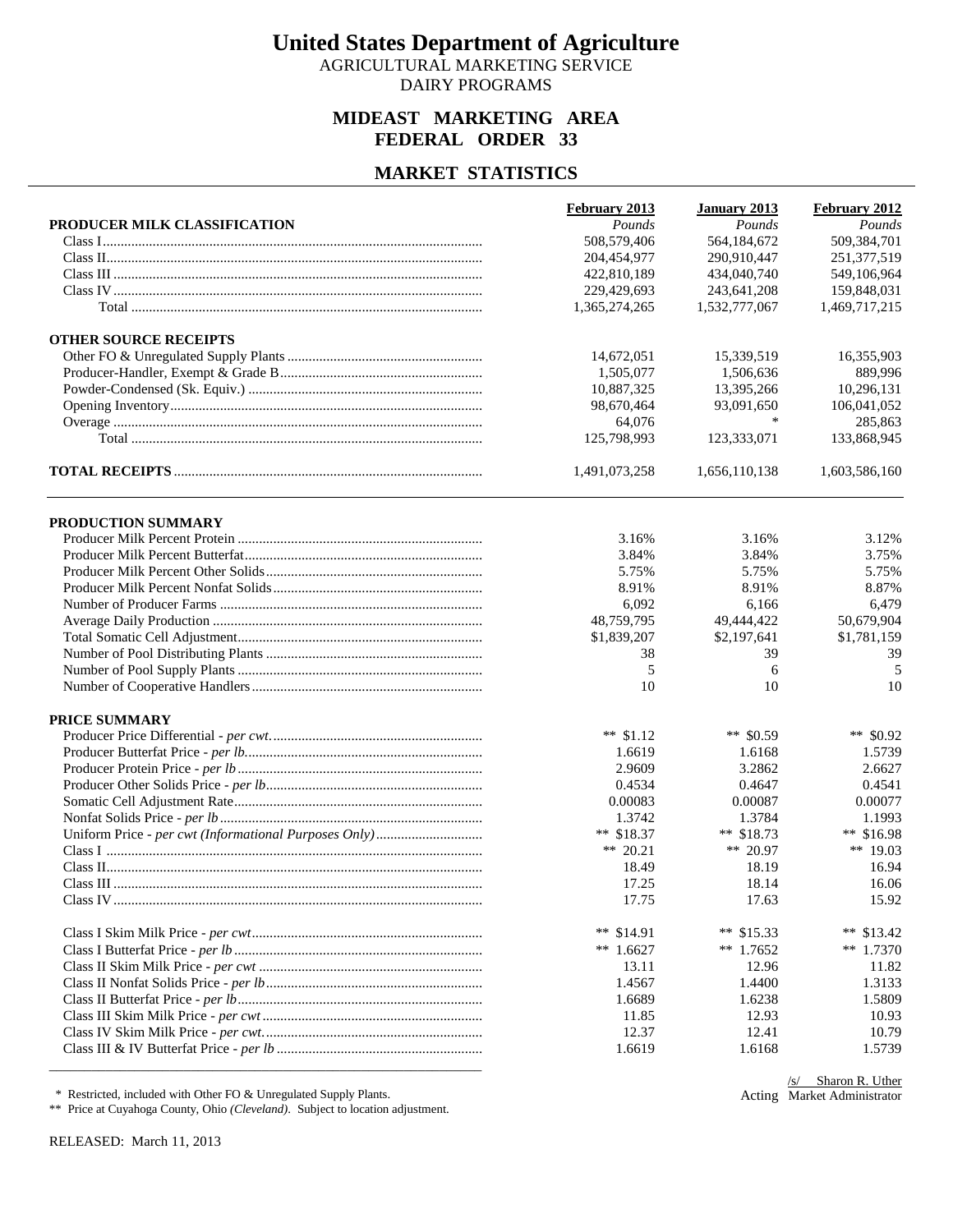AGRICULTURAL MARKETING SERVICE DAIRY PROGRAMS

## **MIDEAST MARKETING AREA FEDERAL ORDER 33**

#### **MARKET STATISTICS**

| 508,579,406<br>547,743,700<br>534,204,401<br>186,058,670<br>204,454,977<br>265,800,662<br>422,810,189<br>600,311,691<br>474,740,211<br>228, 184, 517<br>229,429,693<br>157,400,603<br>1,436,727,098<br>1,365,274,265<br>1,557,717,357<br><b>OTHER SOURCE RECEIPTS</b><br>26,984,970<br>19,193,084<br>14,672,051<br>1,626,325<br>1,505,077<br>993,806<br>12,891,455<br>10,887,325<br>12,919,891<br>85,296,025<br>98,670,464<br>96, 351, 352<br>92,084<br>64,076<br>122,979<br>126,890,859<br>125,798,993<br>129,581,112<br>1,563,617,957<br>1,491,073,258<br>1,687,298,469<br>PRODUCTION SUMMARY<br>3.15%<br>3.16%<br>3.08%<br>3.84%<br>3.70%<br>3.84%<br>5.75%<br>5.75%<br>5.74%<br>8.90%<br>8.82%<br>8.91%<br>6,150<br>6,092<br>6,492<br>46,346,035<br>48,759,795<br>50,248,947<br>\$1,920,389<br>\$1,839,207<br>\$1,848,734<br>39<br>39<br>38<br>$\overline{2}$<br>5<br>$\overline{4}$<br>10<br>10<br>10<br>PRICE SUMMARY<br>$*$ \$1.29<br>$*$ \$1.12<br>$*$ \$0.83<br>1.7476<br>1.6619<br>1.5297<br>2.8204<br>2.9609<br>2.6571<br>0.4179<br>0.4534<br>0.4239<br>0.00083<br>0.00076<br>0.00082<br>1.3395<br>1.3742<br>1.1516<br>$*$ \$18.22<br>$*$ \$18.37<br>$*$ \$16.55<br>$*18.30$<br>$*19.80$<br>$*20.21$<br>18.82<br>18.49<br>16.59<br>16.93<br>17.25<br>15.72<br>17.75<br>17.75<br>15.35<br>$*$ \$14.91<br>$*$ \$14.44<br>$*$ \$12.96<br>$*1.6764$<br>$*1.6627$<br>$*1.6555$<br>13.14<br>13.11<br>11.62<br>1.4600<br>1.4567<br>1.2911<br>1.7546<br>1.6689<br>1.5367<br>11.21<br>11.85<br>10.74<br>12.06<br>12.37<br>10.36<br>1.6619<br>1.7476<br>1.5297 |                              | <b>March 2013</b> | February 2013 | <b>March 2012</b> |
|-----------------------------------------------------------------------------------------------------------------------------------------------------------------------------------------------------------------------------------------------------------------------------------------------------------------------------------------------------------------------------------------------------------------------------------------------------------------------------------------------------------------------------------------------------------------------------------------------------------------------------------------------------------------------------------------------------------------------------------------------------------------------------------------------------------------------------------------------------------------------------------------------------------------------------------------------------------------------------------------------------------------------------------------------------------------------------------------------------------------------------------------------------------------------------------------------------------------------------------------------------------------------------------------------------------------------------------------------------------------------------------------------------------------------------------------------------------------------------------------------------------------------------------------------------------------|------------------------------|-------------------|---------------|-------------------|
|                                                                                                                                                                                                                                                                                                                                                                                                                                                                                                                                                                                                                                                                                                                                                                                                                                                                                                                                                                                                                                                                                                                                                                                                                                                                                                                                                                                                                                                                                                                                                                 | PRODUCER MILK CLASSIFICATION | Pounds            | Pounds        | Pounds            |
|                                                                                                                                                                                                                                                                                                                                                                                                                                                                                                                                                                                                                                                                                                                                                                                                                                                                                                                                                                                                                                                                                                                                                                                                                                                                                                                                                                                                                                                                                                                                                                 |                              |                   |               |                   |
|                                                                                                                                                                                                                                                                                                                                                                                                                                                                                                                                                                                                                                                                                                                                                                                                                                                                                                                                                                                                                                                                                                                                                                                                                                                                                                                                                                                                                                                                                                                                                                 |                              |                   |               |                   |
|                                                                                                                                                                                                                                                                                                                                                                                                                                                                                                                                                                                                                                                                                                                                                                                                                                                                                                                                                                                                                                                                                                                                                                                                                                                                                                                                                                                                                                                                                                                                                                 |                              |                   |               |                   |
|                                                                                                                                                                                                                                                                                                                                                                                                                                                                                                                                                                                                                                                                                                                                                                                                                                                                                                                                                                                                                                                                                                                                                                                                                                                                                                                                                                                                                                                                                                                                                                 |                              |                   |               |                   |
|                                                                                                                                                                                                                                                                                                                                                                                                                                                                                                                                                                                                                                                                                                                                                                                                                                                                                                                                                                                                                                                                                                                                                                                                                                                                                                                                                                                                                                                                                                                                                                 |                              |                   |               |                   |
|                                                                                                                                                                                                                                                                                                                                                                                                                                                                                                                                                                                                                                                                                                                                                                                                                                                                                                                                                                                                                                                                                                                                                                                                                                                                                                                                                                                                                                                                                                                                                                 |                              |                   |               |                   |
|                                                                                                                                                                                                                                                                                                                                                                                                                                                                                                                                                                                                                                                                                                                                                                                                                                                                                                                                                                                                                                                                                                                                                                                                                                                                                                                                                                                                                                                                                                                                                                 |                              |                   |               |                   |
|                                                                                                                                                                                                                                                                                                                                                                                                                                                                                                                                                                                                                                                                                                                                                                                                                                                                                                                                                                                                                                                                                                                                                                                                                                                                                                                                                                                                                                                                                                                                                                 |                              |                   |               |                   |
|                                                                                                                                                                                                                                                                                                                                                                                                                                                                                                                                                                                                                                                                                                                                                                                                                                                                                                                                                                                                                                                                                                                                                                                                                                                                                                                                                                                                                                                                                                                                                                 |                              |                   |               |                   |
|                                                                                                                                                                                                                                                                                                                                                                                                                                                                                                                                                                                                                                                                                                                                                                                                                                                                                                                                                                                                                                                                                                                                                                                                                                                                                                                                                                                                                                                                                                                                                                 |                              |                   |               |                   |
|                                                                                                                                                                                                                                                                                                                                                                                                                                                                                                                                                                                                                                                                                                                                                                                                                                                                                                                                                                                                                                                                                                                                                                                                                                                                                                                                                                                                                                                                                                                                                                 |                              |                   |               |                   |
|                                                                                                                                                                                                                                                                                                                                                                                                                                                                                                                                                                                                                                                                                                                                                                                                                                                                                                                                                                                                                                                                                                                                                                                                                                                                                                                                                                                                                                                                                                                                                                 |                              |                   |               |                   |
|                                                                                                                                                                                                                                                                                                                                                                                                                                                                                                                                                                                                                                                                                                                                                                                                                                                                                                                                                                                                                                                                                                                                                                                                                                                                                                                                                                                                                                                                                                                                                                 |                              |                   |               |                   |
|                                                                                                                                                                                                                                                                                                                                                                                                                                                                                                                                                                                                                                                                                                                                                                                                                                                                                                                                                                                                                                                                                                                                                                                                                                                                                                                                                                                                                                                                                                                                                                 |                              |                   |               |                   |
|                                                                                                                                                                                                                                                                                                                                                                                                                                                                                                                                                                                                                                                                                                                                                                                                                                                                                                                                                                                                                                                                                                                                                                                                                                                                                                                                                                                                                                                                                                                                                                 |                              |                   |               |                   |
|                                                                                                                                                                                                                                                                                                                                                                                                                                                                                                                                                                                                                                                                                                                                                                                                                                                                                                                                                                                                                                                                                                                                                                                                                                                                                                                                                                                                                                                                                                                                                                 |                              |                   |               |                   |
|                                                                                                                                                                                                                                                                                                                                                                                                                                                                                                                                                                                                                                                                                                                                                                                                                                                                                                                                                                                                                                                                                                                                                                                                                                                                                                                                                                                                                                                                                                                                                                 |                              |                   |               |                   |
|                                                                                                                                                                                                                                                                                                                                                                                                                                                                                                                                                                                                                                                                                                                                                                                                                                                                                                                                                                                                                                                                                                                                                                                                                                                                                                                                                                                                                                                                                                                                                                 |                              |                   |               |                   |
|                                                                                                                                                                                                                                                                                                                                                                                                                                                                                                                                                                                                                                                                                                                                                                                                                                                                                                                                                                                                                                                                                                                                                                                                                                                                                                                                                                                                                                                                                                                                                                 |                              |                   |               |                   |
|                                                                                                                                                                                                                                                                                                                                                                                                                                                                                                                                                                                                                                                                                                                                                                                                                                                                                                                                                                                                                                                                                                                                                                                                                                                                                                                                                                                                                                                                                                                                                                 |                              |                   |               |                   |
|                                                                                                                                                                                                                                                                                                                                                                                                                                                                                                                                                                                                                                                                                                                                                                                                                                                                                                                                                                                                                                                                                                                                                                                                                                                                                                                                                                                                                                                                                                                                                                 |                              |                   |               |                   |
|                                                                                                                                                                                                                                                                                                                                                                                                                                                                                                                                                                                                                                                                                                                                                                                                                                                                                                                                                                                                                                                                                                                                                                                                                                                                                                                                                                                                                                                                                                                                                                 |                              |                   |               |                   |
|                                                                                                                                                                                                                                                                                                                                                                                                                                                                                                                                                                                                                                                                                                                                                                                                                                                                                                                                                                                                                                                                                                                                                                                                                                                                                                                                                                                                                                                                                                                                                                 |                              |                   |               |                   |
|                                                                                                                                                                                                                                                                                                                                                                                                                                                                                                                                                                                                                                                                                                                                                                                                                                                                                                                                                                                                                                                                                                                                                                                                                                                                                                                                                                                                                                                                                                                                                                 |                              |                   |               |                   |
|                                                                                                                                                                                                                                                                                                                                                                                                                                                                                                                                                                                                                                                                                                                                                                                                                                                                                                                                                                                                                                                                                                                                                                                                                                                                                                                                                                                                                                                                                                                                                                 |                              |                   |               |                   |
|                                                                                                                                                                                                                                                                                                                                                                                                                                                                                                                                                                                                                                                                                                                                                                                                                                                                                                                                                                                                                                                                                                                                                                                                                                                                                                                                                                                                                                                                                                                                                                 |                              |                   |               |                   |
|                                                                                                                                                                                                                                                                                                                                                                                                                                                                                                                                                                                                                                                                                                                                                                                                                                                                                                                                                                                                                                                                                                                                                                                                                                                                                                                                                                                                                                                                                                                                                                 |                              |                   |               |                   |
|                                                                                                                                                                                                                                                                                                                                                                                                                                                                                                                                                                                                                                                                                                                                                                                                                                                                                                                                                                                                                                                                                                                                                                                                                                                                                                                                                                                                                                                                                                                                                                 |                              |                   |               |                   |
|                                                                                                                                                                                                                                                                                                                                                                                                                                                                                                                                                                                                                                                                                                                                                                                                                                                                                                                                                                                                                                                                                                                                                                                                                                                                                                                                                                                                                                                                                                                                                                 |                              |                   |               |                   |
|                                                                                                                                                                                                                                                                                                                                                                                                                                                                                                                                                                                                                                                                                                                                                                                                                                                                                                                                                                                                                                                                                                                                                                                                                                                                                                                                                                                                                                                                                                                                                                 |                              |                   |               |                   |
|                                                                                                                                                                                                                                                                                                                                                                                                                                                                                                                                                                                                                                                                                                                                                                                                                                                                                                                                                                                                                                                                                                                                                                                                                                                                                                                                                                                                                                                                                                                                                                 |                              |                   |               |                   |
|                                                                                                                                                                                                                                                                                                                                                                                                                                                                                                                                                                                                                                                                                                                                                                                                                                                                                                                                                                                                                                                                                                                                                                                                                                                                                                                                                                                                                                                                                                                                                                 |                              |                   |               |                   |
|                                                                                                                                                                                                                                                                                                                                                                                                                                                                                                                                                                                                                                                                                                                                                                                                                                                                                                                                                                                                                                                                                                                                                                                                                                                                                                                                                                                                                                                                                                                                                                 |                              |                   |               |                   |
|                                                                                                                                                                                                                                                                                                                                                                                                                                                                                                                                                                                                                                                                                                                                                                                                                                                                                                                                                                                                                                                                                                                                                                                                                                                                                                                                                                                                                                                                                                                                                                 |                              |                   |               |                   |
|                                                                                                                                                                                                                                                                                                                                                                                                                                                                                                                                                                                                                                                                                                                                                                                                                                                                                                                                                                                                                                                                                                                                                                                                                                                                                                                                                                                                                                                                                                                                                                 |                              |                   |               |                   |
|                                                                                                                                                                                                                                                                                                                                                                                                                                                                                                                                                                                                                                                                                                                                                                                                                                                                                                                                                                                                                                                                                                                                                                                                                                                                                                                                                                                                                                                                                                                                                                 |                              |                   |               |                   |
|                                                                                                                                                                                                                                                                                                                                                                                                                                                                                                                                                                                                                                                                                                                                                                                                                                                                                                                                                                                                                                                                                                                                                                                                                                                                                                                                                                                                                                                                                                                                                                 |                              |                   |               |                   |
|                                                                                                                                                                                                                                                                                                                                                                                                                                                                                                                                                                                                                                                                                                                                                                                                                                                                                                                                                                                                                                                                                                                                                                                                                                                                                                                                                                                                                                                                                                                                                                 |                              |                   |               |                   |
|                                                                                                                                                                                                                                                                                                                                                                                                                                                                                                                                                                                                                                                                                                                                                                                                                                                                                                                                                                                                                                                                                                                                                                                                                                                                                                                                                                                                                                                                                                                                                                 |                              |                   |               |                   |
|                                                                                                                                                                                                                                                                                                                                                                                                                                                                                                                                                                                                                                                                                                                                                                                                                                                                                                                                                                                                                                                                                                                                                                                                                                                                                                                                                                                                                                                                                                                                                                 |                              |                   |               |                   |
|                                                                                                                                                                                                                                                                                                                                                                                                                                                                                                                                                                                                                                                                                                                                                                                                                                                                                                                                                                                                                                                                                                                                                                                                                                                                                                                                                                                                                                                                                                                                                                 |                              |                   |               |                   |
|                                                                                                                                                                                                                                                                                                                                                                                                                                                                                                                                                                                                                                                                                                                                                                                                                                                                                                                                                                                                                                                                                                                                                                                                                                                                                                                                                                                                                                                                                                                                                                 |                              |                   |               |                   |
|                                                                                                                                                                                                                                                                                                                                                                                                                                                                                                                                                                                                                                                                                                                                                                                                                                                                                                                                                                                                                                                                                                                                                                                                                                                                                                                                                                                                                                                                                                                                                                 |                              |                   |               |                   |
|                                                                                                                                                                                                                                                                                                                                                                                                                                                                                                                                                                                                                                                                                                                                                                                                                                                                                                                                                                                                                                                                                                                                                                                                                                                                                                                                                                                                                                                                                                                                                                 |                              |                   |               |                   |

Acting Market Administrator/s/ Sharon R. Uther

\* Price at Cuyahoga County, Ohio *(Cleveland)*. Subject to location adjustment.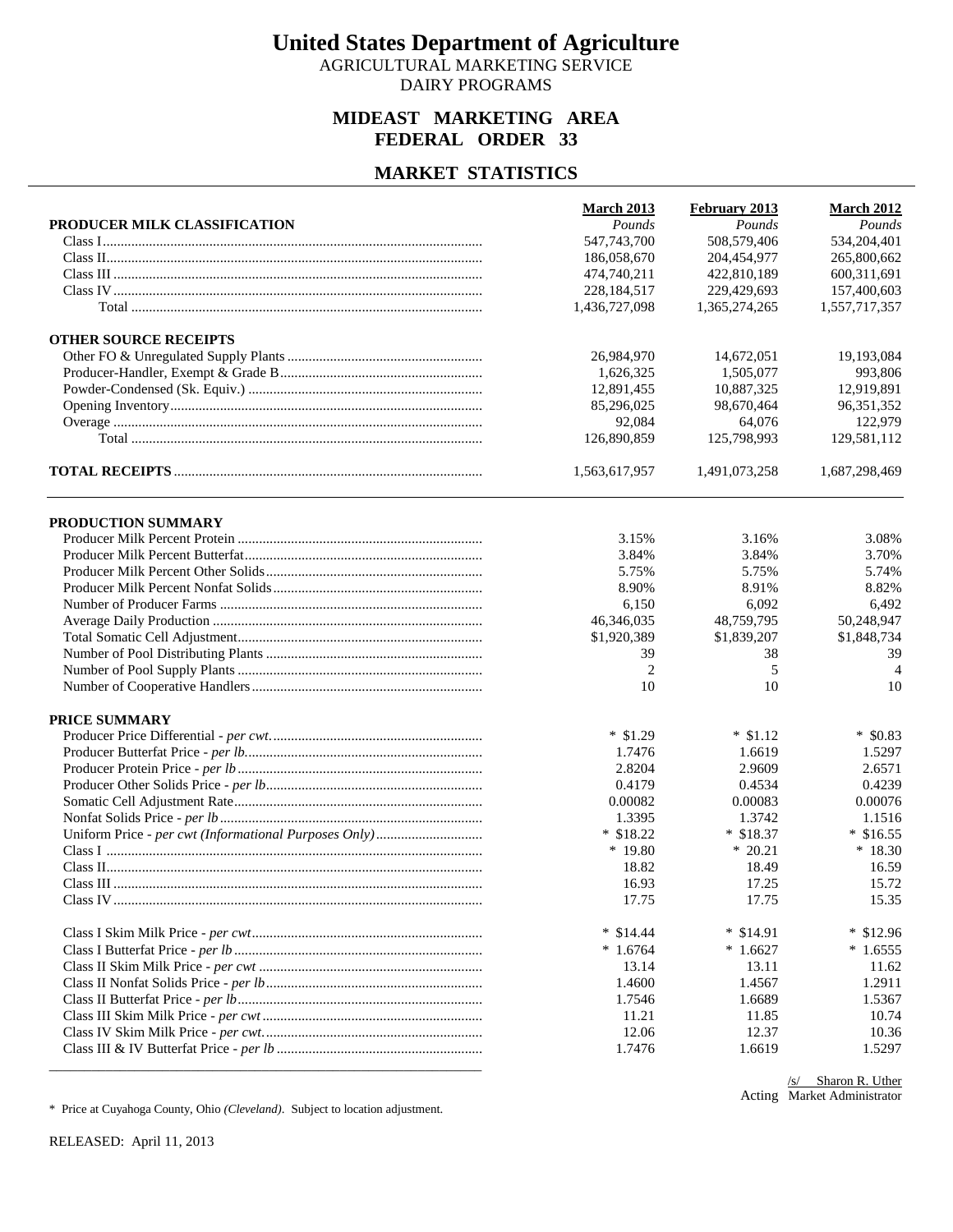AGRICULTURAL MARKETING SERVICE DAIRY PROGRAMS

## **MIDEAST MARKETING AREA FEDERAL ORDER 33**

#### **MARKET STATISTICS**

| PRODUCER MILK CLASSIFICATION | <b>April 2013</b><br>Pounds | <b>March 2013</b><br>Pounds | <b>April 2012</b><br>Pounds |
|------------------------------|-----------------------------|-----------------------------|-----------------------------|
|                              | 538,074,706                 | 547,743,700                 | 501,017,446                 |
|                              | 186,658,876                 | 186,058,670                 | 259,310,214                 |
|                              | 477,978,102                 | 474,740,211                 | 570,039,223                 |
|                              |                             |                             |                             |
|                              | 214,033,641                 | 228,184,517                 | 212,633,491                 |
|                              | 1,416,745,325               | 1,436,727,098               | 1,543,000,374               |
| <b>OTHER SOURCE RECEIPTS</b> |                             |                             |                             |
|                              | 24,655,383                  | 26,984,970                  | 16,239,009                  |
|                              | 1,837,285                   | 1,626,325                   | 1,223,117                   |
|                              | 13,722,187                  | 12,891,455                  | 12,170,314                  |
|                              | 98,847,614                  | 85,296,025                  | 102,360,445                 |
|                              | 55,444                      | 92.084                      | 7,609                       |
|                              | 139, 117, 913               | 126,890,859                 | 132,000,494                 |
|                              | 1,555,863,238               | 1,563,617,957               | 1,675,000,868               |
| PRODUCTION SUMMARY           |                             |                             |                             |
|                              | 3.11%                       | 3.15%                       | 3.08%                       |
|                              | 3.77%                       | 3.84%                       | 3.67%                       |
|                              | 5.74%                       | 5.75%                       | 5.76%                       |
|                              | 8.85%                       | 8.90%                       | 8.84%                       |
|                              | 6,141                       | 6,150                       | 6,591                       |
|                              | 47,224,844                  | 46,346,035                  | 51,433,346                  |
|                              | \$2,017,060                 | \$1,920,389                 | \$1,892,335                 |
|                              | 39                          | 39                          | 39                          |
|                              | 2                           | $\overline{2}$              | 5                           |
|                              | 11                          | 10                          | 10                          |
| PRICE SUMMARY                |                             |                             |                             |
|                              | $*$ \$0.90                  | $*$ \$1.29                  | $*$ \$0.51                  |
|                              | 1.8227                      | 1.7476                      | 1.5645                      |
|                              | 3.0130                      | 2.8204                      | 2.6568                      |
|                              | 0.3863                      | 0.4179                      | 0.4048                      |
|                              | 0.00087                     | 0.00082                     | 0.00077                     |
|                              | 1.3498                      | 1.3395                      | 1.0728                      |
|                              | $*$ \$18.49                 | $*$ \$18.22                 | $*$ \$16.23                 |
|                              | $*19.66$                    | $*19.80$                    | $*17.66$                    |
|                              | 18.73                       | 18.82                       |                             |
|                              | 17.59                       | 16.93                       | 16.20<br>15.72              |
|                              |                             |                             |                             |
|                              | 18.10                       | 17.75                       | 14.80                       |
|                              | $*$ \$14.07                 | $*$ \$14.44                 | $*$ \$12.70                 |
|                              | $*1.7389$                   | $*1.6764$                   | $*1.5439$                   |
|                              | 12.77                       | 13.14                       | 11.09                       |
|                              | 1.4189                      | 1.4600                      | 1.2322                      |
|                              | 1.8297                      | 1.7546                      | 1.5715                      |
|                              | 11.62                       | 11.21                       | 10.62                       |
|                              | 12.15                       | 12.06                       | 9.66                        |
|                              | 1.8227                      | 1.7476                      | 1.5645                      |

Acting Market Administrator/s/ Sharon R. Uther

\* Price at Cuyahoga County, Ohio *(Cleveland)*. Subject to location adjustment.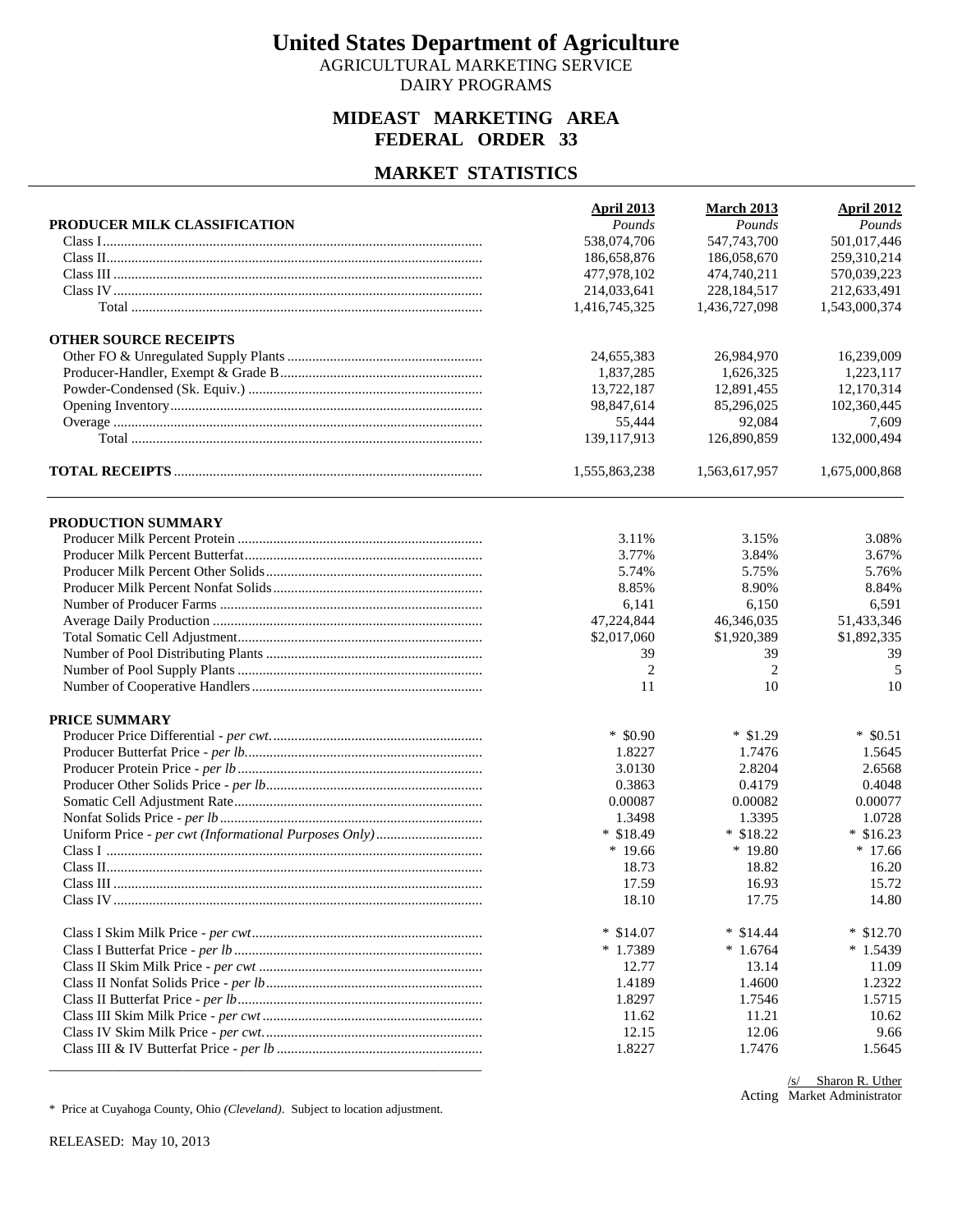AGRICULTURAL MARKETING SERVICE DAIRY PROGRAMS

## **MIDEAST MARKETING AREA FEDERAL ORDER 33**

#### **MARKET STATISTICS**

| PRODUCER MILK CLASSIFICATION | <b>May 2013</b><br>Pounds | <b>April 2013</b><br>Pounds | <b>May 2012</b><br>Pounds |
|------------------------------|---------------------------|-----------------------------|---------------------------|
|                              | 539,206,769               | 538,074,706                 | 511,568,958               |
|                              | 317,138,476               | 186,658,876                 | 301,556,012               |
|                              | 479,660,761               | 477,978,102                 | 561,213,301               |
|                              | 232, 264, 340             | 214,033,641                 | 219,766,784               |
|                              | 1,568,270,346             | 1,416,745,325               | 1,594,105,055             |
|                              |                           |                             |                           |
| <b>OTHER SOURCE RECEIPTS</b> |                           |                             |                           |
|                              | 36, 312, 513              | 24,655,383                  | 41,294,716                |
|                              | 2,336,224                 | 1,837,285                   | 1,611,304                 |
|                              | 15,184,289                | 13,722,187                  | 15,688,206                |
|                              | 100,009,058               | 98,847,614                  | 96,101,892                |
|                              | 11,278                    | 55,444                      | 36,811                    |
|                              | 153,853,362               | 139, 117, 913               | 154,732,929               |
|                              | 1,722,123,708             | 1,555,863,238               | 1,748,837,984             |
| PRODUCTION SUMMARY           |                           |                             |                           |
|                              | 3.05%                     | 3.11%                       | 3.04%                     |
|                              | 3.67%                     | 3.77%                       | 3.61%                     |
|                              | 5.75%                     |                             | 5.76%                     |
|                              |                           | 5.74%                       |                           |
|                              | 8.80%                     | 8.85%                       | 8.80%                     |
|                              | 6,140                     | 6,141                       | 6,582                     |
|                              | 50,589,366                | 47,224,844                  | 51,422,744                |
|                              | \$2,286,577               | \$2,017,060                 | \$1,912,856               |
|                              | 39                        | 39                          | 38                        |
|                              | 6                         | $\overline{2}$              | 6                         |
|                              | 11                        | 11                          | 10                        |
| PRICE SUMMARY                |                           |                             |                           |
|                              | $*$ \$0.37                | $*$ \$0.90                  | $*$ \$0.51                |
|                              | 1.7884                    | 1.8227                      | 1.4462                    |
|                              | 3.3597                    | 3.0130                      | 2.7344                    |
|                              | 0.3887                    | 0.3863                      | 0.3500                    |
|                              | 0.00091                   | 0.00087                     | 0.00076                   |
|                              | 1.4549                    | 1.3498                      | 0.9774                    |
|                              | $*$ \$18.89               | $*$ \$18.49                 | $*$ \$15.74               |
|                              | $*19.76$                  | $*19.66$                    | $*17.85$                  |
|                              | 18.43                     | 18.73                       |                           |
|                              |                           |                             | 15.19                     |
|                              | 18.52                     | 17.59                       | 15.23                     |
|                              | 18.89                     | 18.10                       | 13.55                     |
|                              | $*$ \$13.89               | $*$ \$14.07                 | $*$ \$12.76               |
|                              | $*1.8155$                 | $*1.7389$                   | $*1.5833$                 |
|                              | 12.59                     | 12.77                       | 10.47                     |
|                              | 1.3989                    | 1.4189                      | 1.1633                    |
|                              | 1.7954                    | 1.8297                      | 1.4532                    |
|                              | 12.71                     | 11.62                       | 10.54                     |
|                              | 13.09                     | 12.15                       | 8.80                      |
|                              | 1.7884                    | 1.8227                      | 1.4462                    |
|                              |                           |                             |                           |

/s/ Sharon R. Uther Market Administrator

\* Price at Cuyahoga County, Ohio *(Cleveland)*. Subject to location adjustment.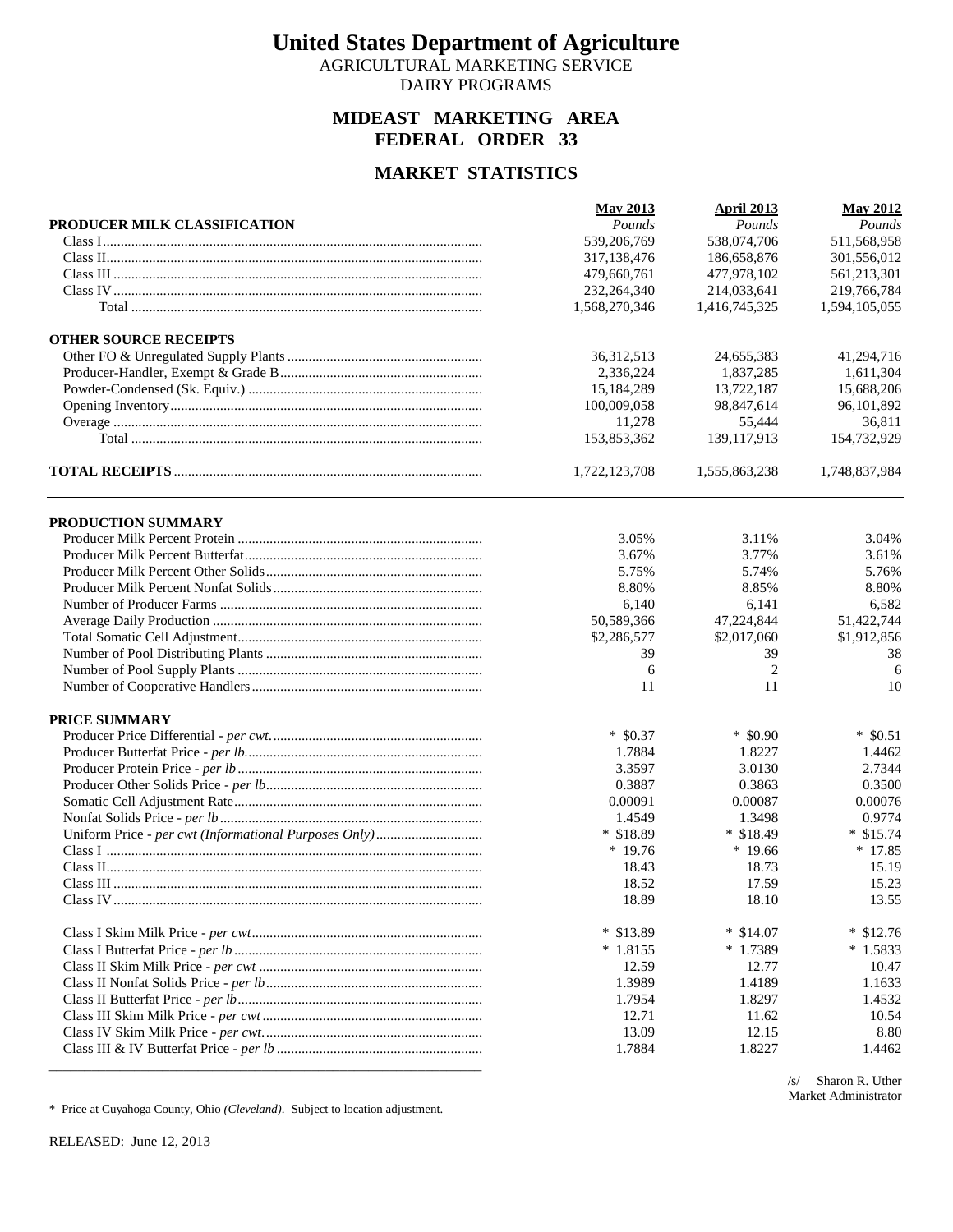AGRICULTURAL MARKETING SERVICE DAIRY PROGRAMS

## **MIDEAST MARKETING AREA FEDERAL ORDER 33**

#### **MARKET STATISTICS**

|                              | <b>June 2013</b> | <b>May 2013</b> | <b>June 2012</b> |
|------------------------------|------------------|-----------------|------------------|
| PRODUCER MILK CLASSIFICATION | Pounds           | Pounds          | Pounds           |
|                              | 472,445,148      | 539,206,769     | 464,017,429      |
|                              | 212,954,242      | 317,138,476     | 281,438,074      |
|                              | 497,446,414      | 479,660,761     | 434,641,307      |
|                              | 230,518,877      | 232,264,340     | 234,352,676      |
|                              | 1,413,364,681    | 1,568,270,346   | 1,414,449,486    |
| <b>OTHER SOURCE RECEIPTS</b> |                  |                 |                  |
|                              | 33,937,939       | 36, 312, 513    | 15,672,520       |
|                              | 1,890,417        | 2,336,224       | 1,302,542        |
|                              | 13,420,688       | 15,184,289      | 15,445,439       |
|                              | 87,901,869       | 100,009,058     | 92,509,904       |
|                              | *                | 11,278          | 33,750           |
|                              | 137,150,913      | 153,853,362     | 124,964,155      |
|                              | 1,550,515,594    | 1,722,123,708   | 1,539,413,641    |
| PRODUCTION SUMMARY           |                  |                 |                  |
|                              | 3.01%            | 3.05%           | 3.01%            |
|                              | 3.63%            | 3.67%           | 3.55%            |
|                              | 5.75%            | 5.75%           | 5.75%            |
|                              | 8.76%            | 8.80%           | 8.76%            |
|                              | 6,132            | 6,140           | 6,434            |
|                              | 47,112,156       | 50,589,366      | 47,148,316       |
|                              | \$1,870,393      | \$2,286,577     | \$1,653,881      |
|                              | 38               | 39              | 37               |
|                              | 4                | 6               | 6                |
|                              | 10               | 11              | 9                |
| PRICE SUMMARY                |                  |                 |                  |
|                              | ** $$1.20$       | ** $$0.37$      | ** $$(0.10)$     |
|                              | 1.6599           | 1.7884          | 1.4866           |
|                              | 3.3455           | 3.3597          | 2.8952           |
|                              | 0.3859           | 0.3887          | 0.3113           |
|                              | 0.00089          | 0.00091         | 0.00079          |
|                              | 1.5048           | 1.4549          | 0.9252           |
|                              | ** $$19.22$      | ** $$18.89$     | ** $$15.53$      |
|                              | ** 20.93         | ** $19.76$      | ** $17.24$       |
|                              | 19.14            | 18.43           | 14.32            |
|                              | 18.02            | 18.52           | 15.63            |
|                              | 18.88            | 18.89           | 13.24            |
|                              | ** $$15.09$      | ** $$13.89$     | ** $$12.61$      |
|                              | ** 1.8200        | $**$ 1.8155     | ** $1.4479$      |
|                              | 13.79            | 12.59           | 9.42             |
|                              | 1.5322           | 1.3989          | 1.0467           |
|                              | 1.6669           | 1.7954          | 1.4936           |
|                              | 12.65            | 12.71           | 10.81            |
|                              | 13.54            | 13.09           | 8.33             |
|                              | 1.6599           | 1.7884          | 1.4866           |
|                              |                  |                 |                  |

\* Restricted, included with Other FO & Unregulated Supply Plants.

\*\* Price at Cuyahoga County, Ohio *(Cleveland)*. Subject to location adjustment.

RELEASED: July 11, 2013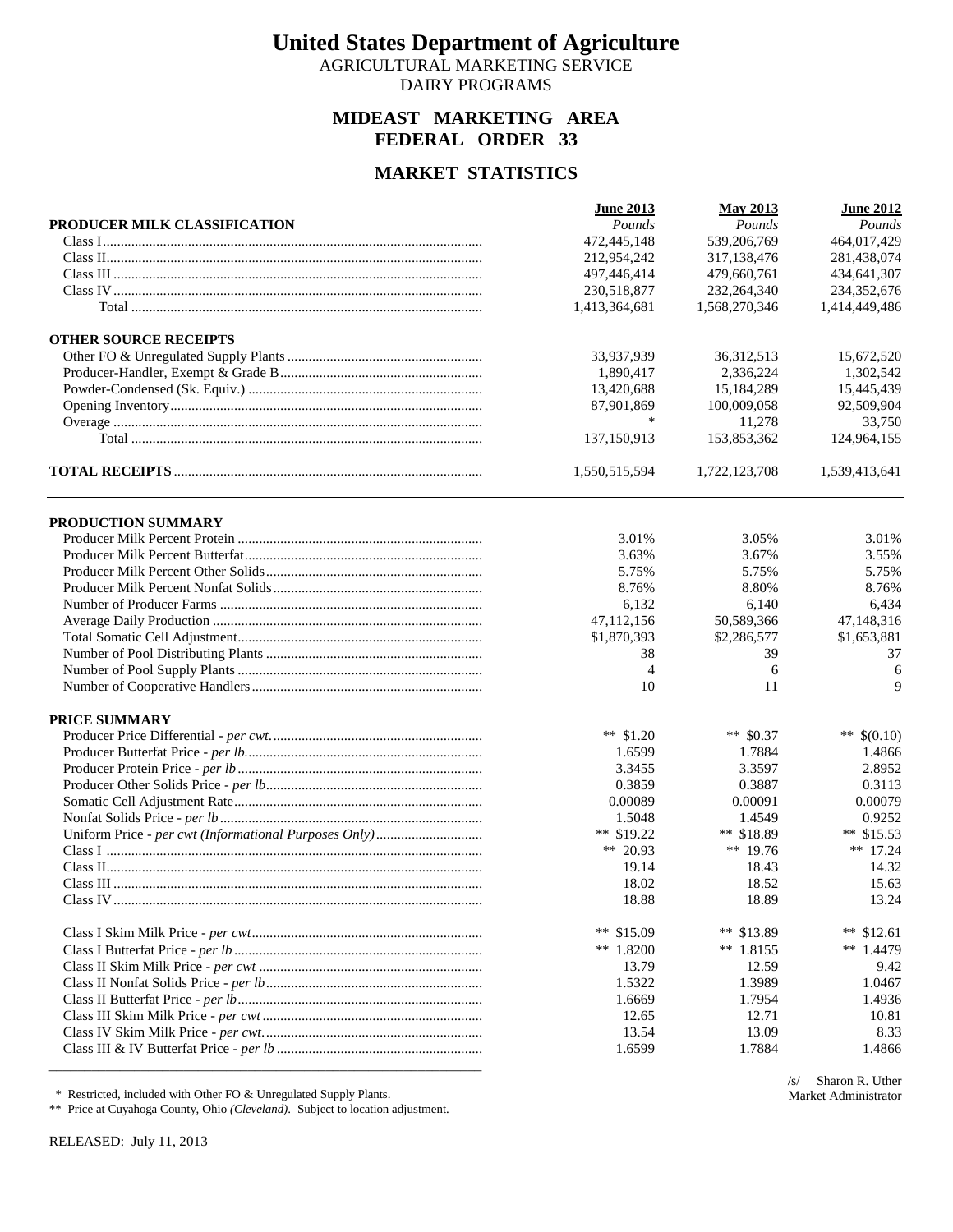AGRICULTURAL MARKETING SERVICE DAIRY PROGRAMS

## **MIDEAST MARKETING AREA FEDERAL ORDER 33**

#### **MARKET STATISTICS**

|                              | <b>July 2013</b> | <b>June 2013</b>           | <b>July 2012</b> |
|------------------------------|------------------|----------------------------|------------------|
| PRODUCER MILK CLASSIFICATION | Pounds           | Pounds                     | Pounds           |
|                              | 515,011,523      | 472,445,148<br>212.954.242 | 472,529,473      |
|                              | 166,555,894      |                            | 289,998,405      |
|                              | 506,594,324      | 497,446,414                | 302,170,890      |
|                              | 163,428,147      | 230,518,877                | 194,560,795      |
|                              | 1,351,589,888    | 1,413,364,681              | 1,259,259,563    |
| <b>OTHER SOURCE RECEIPTS</b> |                  |                            |                  |
|                              | 15,108,501       | 33,937,939                 | 10,727,058       |
|                              | 1,938,222        | 1,890,417                  | 171,110          |
|                              | 14,923,803       | 13,420,688                 | 14,200,996       |
|                              | 83,383,766       | 87,901,869                 | 83,537,945       |
|                              | ∗                | *                          | 14,994           |
|                              | 115,354,292      | 137,150,913                | 108,652,103      |
|                              | 1,466,944,180    | 1,550,515,594              | 1,367,911,666    |
| PRODUCTION SUMMARY           |                  |                            |                  |
|                              | 2.97%            | 3.01%                      | 2.95%            |
|                              | 3.60%            | 3.63%                      | 3.51%            |
|                              | 5.74%            | 5.75%                      | 5.75%            |
|                              | 8.71%            | 8.76%                      | 8.70%            |
|                              | 6,042            | 6,132                      | 6,295            |
|                              | 43,599,674       | 47,112,156                 | 40,621,276       |
|                              |                  |                            |                  |
|                              | \$1,407,550      | \$1,870,393                | \$1,363,270      |
|                              | 38               | 38                         | 37               |
|                              | 2                | $\overline{4}$             | 5                |
|                              | 9                | 10                         | 9                |
| PRICE SUMMARY                |                  |                            |                  |
|                              | ** $$1.74$       | ** $$1.20$                 | ** $$(0.29)$     |
|                              | 1.5693           | 1.6599                     | 1.6556           |
|                              | 3.2257           | 3.3455                     | 3.0430           |
|                              | 0.3927           | 0.3859                     | 0.3123           |
|                              | 0.00086          | 0.00089                    | 0.00084          |
|                              | 1.5438           | 1.5048                     | 0.9965           |
|                              | ** $$19.12$      | ** $$19.22$                | ** $$16.39$      |
|                              | ** 20.91         | ** 20.93                   | $** 17.51$       |
|                              | 19.22            | 19.14                      | 14.51            |
|                              | 17.38            | 18.02                      | 16.68            |
|                              | 18.90            | 18.88                      | 14.45            |
|                              | ** $$15.50$      | ** $$15.09$                | ** $$12.78$      |
|                              | ** 1.7003        | ** $1.8200$                | ** $1.4794$      |
|                              | 14.20            | 13.79                      | 9.01             |
|                              | 1.5778           | 1.5322                     | 1.0011           |
|                              | 1.5763           | 1.6669                     | 1.6626           |
|                              | 12.32            | 12.65                      | 11.28            |
|                              | 13.89            | 13.54                      | 8.97             |
|                              | 1.5693           | 1.6599                     | 1.6556           |
|                              |                  |                            |                  |

\* Restricted, included with Other FO & Unregulated Supply Plants.

\*\* Price at Cuyahoga County, Ohio *(Cleveland)*. Subject to location adjustment.

RELEASED: August 9, 2013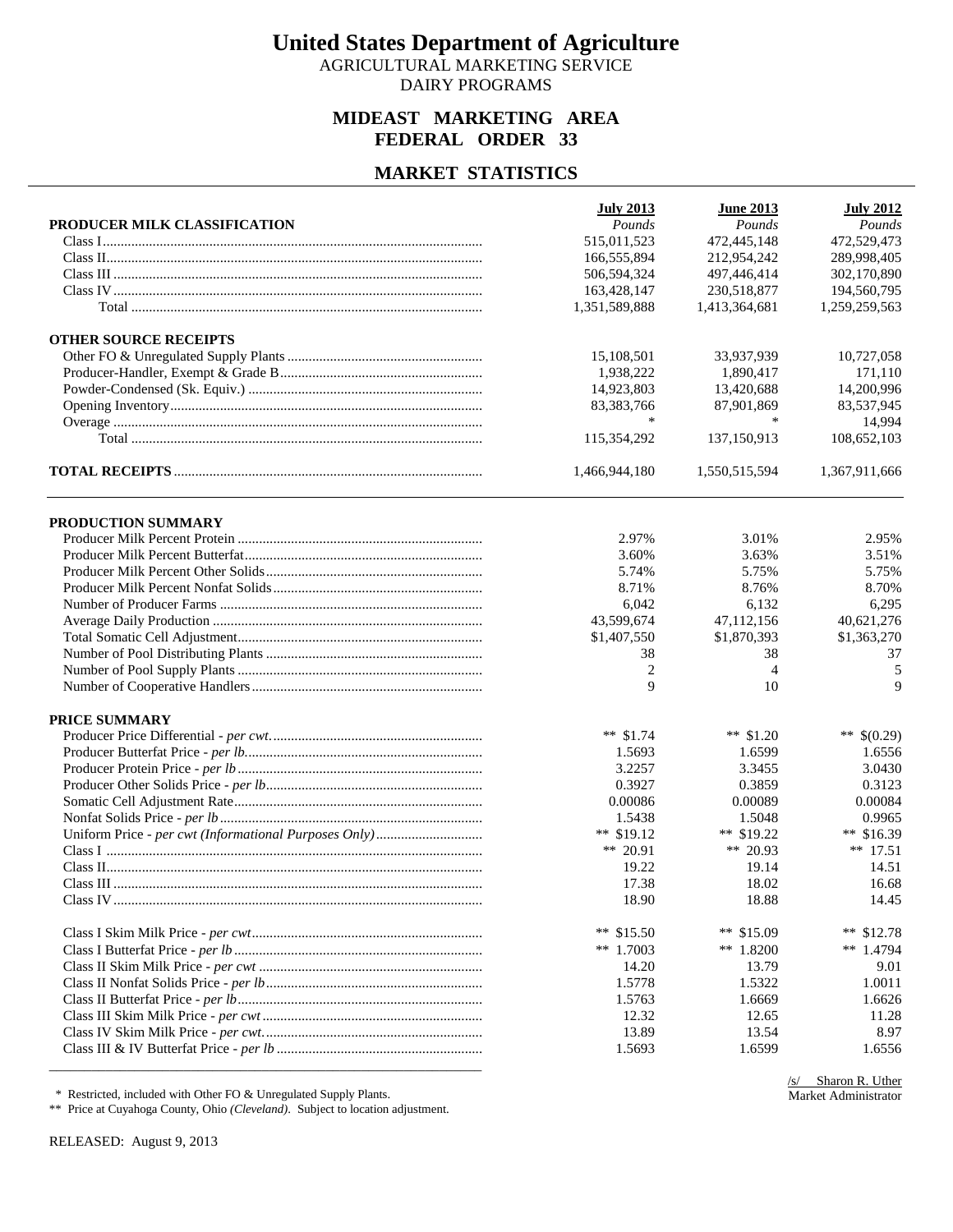AGRICULTURAL MARKETING SERVICE DAIRY PROGRAMS

## **MIDEAST MARKETING AREA FEDERAL ORDER 33**

#### **MARKET STATISTICS**

| PRODUCER MILK CLASSIFICATION | <b>August 2013</b><br>Pounds | <b>July 2013</b><br>Pounds | <b>August 2012</b><br>Pounds |
|------------------------------|------------------------------|----------------------------|------------------------------|
|                              | 553,527,797                  | 515,011,523                | 515,257,151                  |
|                              | 225,728,186                  | 166,555,894                | 299,711,058                  |
|                              | 471,973,206                  | 506,594,324                | 306,139,057                  |
|                              | 164,789,864                  | 163,428,147                | 166,337,885                  |
|                              |                              |                            |                              |
|                              | 1,416,019,053                | 1,351,589,888              | 1,287,445,151                |
| <b>OTHER SOURCE RECEIPTS</b> |                              |                            |                              |
|                              | 29,768,079                   | 15,108,501                 | 30,957,093                   |
|                              | 2,075,518                    | 1,938,222                  | 1,520,252                    |
|                              | 19,708,699                   | 14,923,803                 | 20,415,636                   |
|                              | 89,509,935                   | 83,383,766                 | 88,512,472                   |
|                              | 6,388                        | *                          | 74,625                       |
|                              | 141,068,619                  | 115,354,292                | 141,480,078                  |
|                              | 1,557,087,672                | 1,466,944,180              | 1,428,925,229                |
| PRODUCTION SUMMARY           |                              |                            |                              |
|                              | 3.02%                        | 2.97%                      | 3.00%                        |
|                              | 3.65%                        | 3.60%                      | 3.55%                        |
|                              | 5.74%                        | 5.74%                      | 5.75%                        |
|                              | 8.76%                        | 8.71%                      | 8.75%                        |
|                              | 6,219                        | 6,042                      | 6,237                        |
|                              | 45,678,034                   | 43,599,674                 | 41,530,489                   |
|                              | \$1,616,250                  | \$1,407,550                | \$1,444,432                  |
|                              | 38                           | 38                         | 37                           |
|                              | 5                            | $\overline{c}$             | 7                            |
|                              | 9                            | 9                          | 9                            |
|                              |                              |                            |                              |
| PRICE SUMMARY                |                              |                            |                              |
|                              | ** $$1.41$                   | ** $$1.74$                 | ** $$(0.26)$                 |
|                              | 1.5104                       | 1.5693                     | 1.8339                       |
|                              | 3.4775                       | 3.2257                     | 3.1211                       |
|                              | 0.3901                       | 0.3927                     | 0.3462                       |
|                              | 0.00089                      | 0.00086                    | 0.00088                      |
|                              | 1.5868                       | 1.5438                     | 1.0756                       |
|                              | ** \$19.32                   | ** $$19.12$                | ** $$17.47$                  |
|                              | ** 20.88                     | ** 20.91                   | $**$ 18.55                   |
|                              | 19.27                        | 19.22                      | 15.64                        |
|                              | 17.91                        | 17.38                      | 17.73                        |
|                              | 19.07                        | 18.90                      | 15.76                        |
|                              | ** $$15.77$                  | ** $$15.50$                | **<br>\$13.21                |
|                              | ** $1.6169$                  | ** $1.7003$                | ** $1.6586$                  |
|                              | 14.47                        | 14.20                      | 9.53                         |
|                              | 1.6078                       | 1.5778                     | 1.0589                       |
|                              | 1.5174                       | 1.5763                     | 1.8409                       |
|                              | 13.08                        | 12.32                      | 11.72                        |
|                              | 14.28                        | 13.89                      | 9.68                         |
|                              | 1.5104                       | 1.5693                     | 1.8339                       |
|                              |                              |                            |                              |

\* Restricted, included with Other FO & Unregulated Supply Plants.

\*\* Price at Cuyahoga County, Ohio *(Cleveland)*. Subject to location adjustment.

RELEASED: September 11, 2013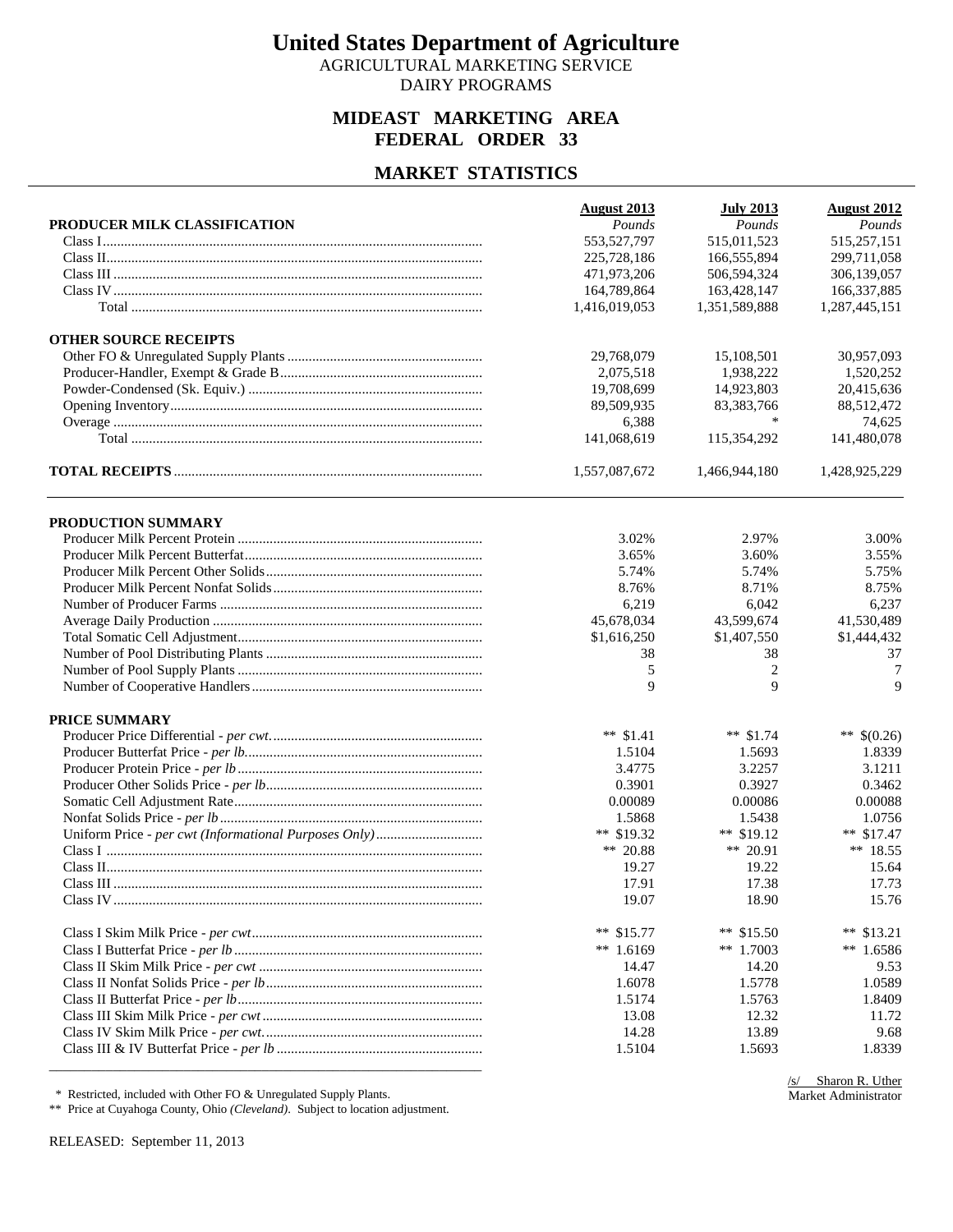AGRICULTURAL MARKETING SERVICE DAIRY PROGRAMS

## **MIDEAST MARKETING AREA FEDERAL ORDER 33**

#### **MARKET STATISTICS**

|                              | September 2013 | <b>August 2013</b> | September 2012 |
|------------------------------|----------------|--------------------|----------------|
| PRODUCER MILK CLASSIFICATION | Pounds         | Pounds             | Pounds         |
|                              | 530, 305, 204  | 553,527,797        | 481,107,660    |
|                              | 200,123,422    | 225,728,186        | 286,390,471    |
|                              | 453,647,901    | 471,973,206        | 275,538,151    |
|                              | 115,444,062    | 164,789,864        | 146,800,104    |
|                              | 1,299,520,589  | 1,416,019,053      | 1,189,836,386  |
| <b>OTHER SOURCE RECEIPTS</b> |                |                    |                |
|                              | 30,432,880     | 29,768,079         | 28,465,965     |
|                              | 1,871,424      | 2,075,518          | 1,600,862      |
|                              | 17,150,170     | 19,708,699         | 14.621.097     |
|                              | 82,418,318     | 89,509,935         | 86,198,293     |
|                              | 77,687         | 6,388              | 212,849        |
|                              | 131,950,479    | 141,068,619        | 131,099,066    |
|                              | 1,431,471,068  | 1,557,087,672      | 1,320,935,452  |
| PRODUCTION SUMMARY           |                |                    |                |
|                              | 3.08%          | 3.02%              | 3.08%          |
|                              | 3.70%          | 3.65%              | 3.63%          |
|                              | 5.72%          | 5.74%              | 5.73%          |
|                              | 8.80%          | 8.76%              | 8.81%          |
|                              | 6,344          | 6,219              | 6,265          |
|                              | 43,317,353     | 45,678,034         | 39,661,213     |
|                              | \$1,545,279    | \$1,616,250        | \$1,541,782    |
|                              | 38             |                    | 38             |
|                              |                | 38                 |                |
|                              | 4              | 5<br>9             | 7<br>9         |
|                              | 11             |                    |                |
| PRICE SUMMARY                |                |                    |                |
|                              | $*$ \$1.42     | $*$ \$1.41         | $*$ \$(0.47)   |
|                              | ** 1.5196      | 1.5104             | 2.0047         |
|                              | ** $3.5419$    | 3.4775             | 3.2521         |
|                              | ** $0.3914$    | 0.3901             | 0.3971         |
|                              | ** $0.00090$   | 0.00089            | 0.00093        |
|                              | ** $1.6243$    | 1.5868             | 1.1969         |
|                              | $*$ \$19.56    | $*$ \$19.32        | $*$ \$18.53    |
|                              | $*21.16$       | $*20.88$           | * 19.59        |
|                              | 19.78          | 19.27              | 17.04          |
|                              | 18.14          | 17.91              | 19.00          |
|                              | 19.43          | 19.07              | 17.41          |
|                              | $*$ \$16.26    | $*$ \$15.77        | $*$ \$13.57    |
|                              | $*1.5620$      | $*1.6169$          | $*1.8561$      |
|                              | 14.96          | 14.47              | 10.36          |
|                              | 1.6622         | 1.6078             | 1.1511         |
|                              | 1.5266         | 1.5174             | 2.0117         |
|                              | 13.29          | 13.08              | 12.42          |
|                              | 14.62          | 14.28              | 10.77          |
|                              |                |                    |                |
|                              | 1.5196         | 1.5104             | 2.0047         |

\* Price at Cuyahoga County, Ohio *(Cleveland)*. Subject to location adjustment.

\*\* Equivalent Prices, computed pursuant to 7 CFR, Section 1000.54.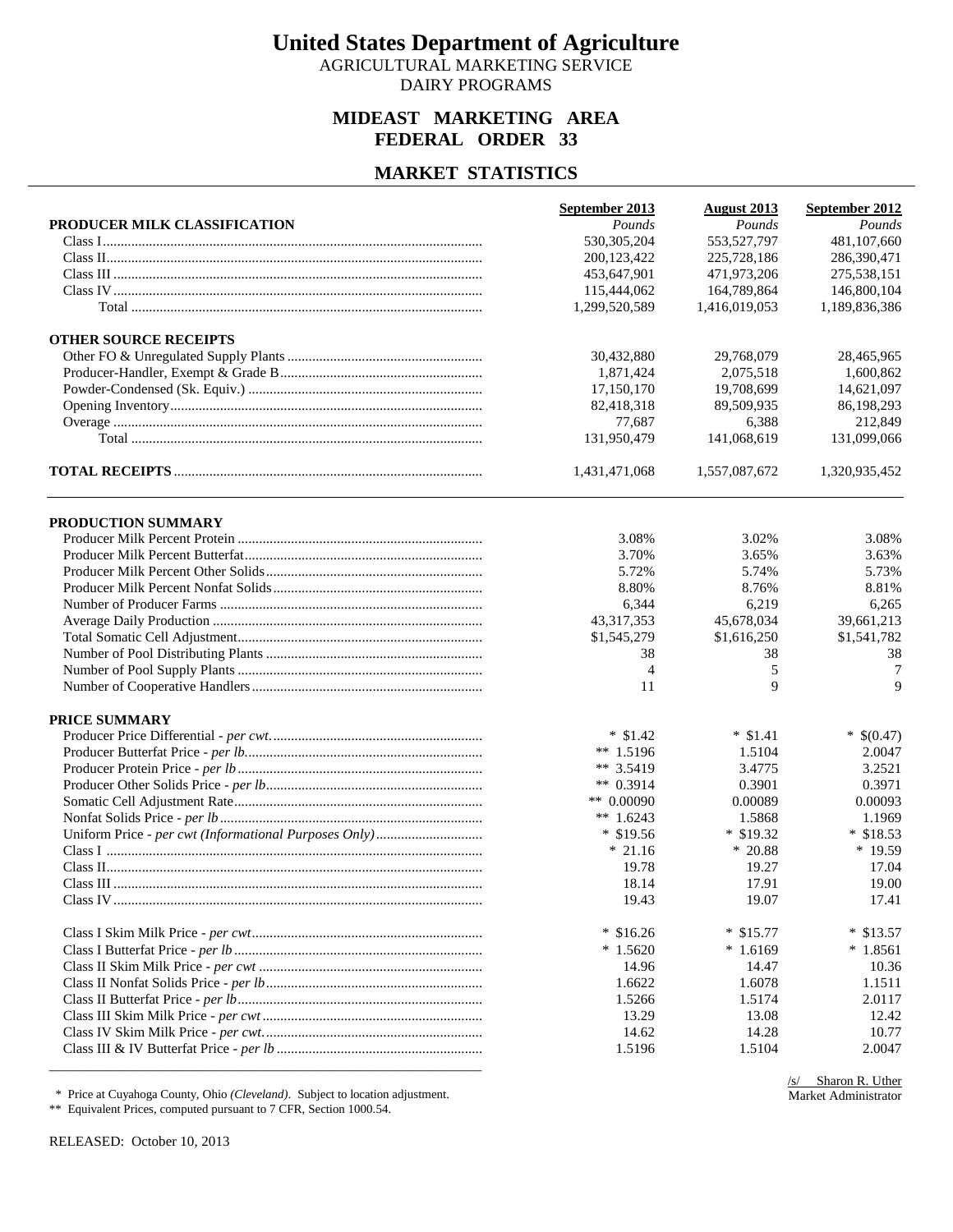AGRICULTURAL MARKETING SERVICE DAIRY PROGRAMS

### **MIDEAST MARKETING AREA FEDERAL ORDER 33**

#### **MARKET STATISTICS**

|                              | October 2013   | September 2013 | October 2012  |
|------------------------------|----------------|----------------|---------------|
| PRODUCER MILK CLASSIFICATION | Pounds         | Pounds         | Pounds        |
|                              | 576,503,103    | 530, 305, 204  | 575,999,263   |
|                              | 179,282,869    | 200, 123, 422  | 287,817,111   |
|                              | 486,718,967    | 453,647,901    | 206,829,893   |
|                              | 85,973,920     | 115,444,062    | 144,369,141   |
|                              | 1,328,478,859  | 1,299,520,589  | 1,215,015,408 |
| <b>OTHER SOURCE RECEIPTS</b> |                |                |               |
|                              | 34,861,705     | 30,432,880     | 31,771,845    |
|                              | 2,021,222      | 1,871,424      | 1,746,591     |
|                              | 17,076,773     | 17,150,170     | 17,816,925    |
|                              | 91,696,378     | 82,418,318     | 102,353,741   |
|                              | $\ast$         | 77.687         | 163,378       |
|                              | 145,656,078    | 131,950,479    | 153,852,480   |
|                              | 1,474,134,937  | 1,431,471,068  | 1,368,867,888 |
| <b>PRODUCTION SUMMARY</b>    |                |                |               |
|                              | 3.15%          | 3.08%          | 3.17%         |
|                              | 3.79%          | 3.70%          | 3.78%         |
|                              | 5.72%          | 5.72%          | 5.73%         |
|                              | 8.87%          | 8.80%          | 8.90%         |
|                              | 6,227          | 6,344          | 6,244         |
|                              | 42,854,157     | 43, 317, 353   | 39,194,045    |
|                              | \$1,823,868    | \$1,545,279    | \$1,959,114   |
|                              | 39             | 38             | 39            |
|                              | $\overline{4}$ | $\overline{4}$ | 7             |
|                              | 10             | 11             | 8             |
| PRICE SUMMARY                |                |                |               |
|                              | $**$ \$1.55    | ** $$1.42$     | ** $$(1.35)$  |
|                              | **** $1.6638$  | *** 1.5196     | 2.1136        |
|                              | **** 3.4107    | *** 3.5419     | 3.7278        |
|                              | **** 0.3852    | *** $0.3914$   | 0.4340        |
|                              | **** 0.00090   | *** 0.00090    | 0.00102       |
|                              | **** $1.6521$  | *** $1.6243$   | 1.2828        |
|                              | ** $$19.77$    | ** $$19.56$    | ** $$19.67$   |
|                              | ** 21.20       | ** 21.16       | ** 20.88      |
|                              | 20.56          | 19.78          | 18.44         |
|                              | 18.22          | 18.14          | 21.02         |
|                              | 20.17          | 19.43          | 18.54         |
|                              | ** $$16.55$    | ** $$16.26$    | ** $$14.31$   |
|                              | ** $1.4927$    | ** $1.5620$    | ** 2.0208     |
|                              | 15.25          | 14.96          | 11.42         |
|                              | 1.6944         | 1.6622         | 1.2689        |
|                              | 1.6708         | 1.5266         | 2.1206        |
|                              | 12.85          | 13.29          | 14.12         |
|                              | 14.87          | 14.62          | 11.55         |
|                              | 1.6638         | 1.5196         | 2.1136        |

\* Restricted, included with Other FO & Unregulated Supply Plants.

/s/ Sharon R. Uther Market Administrator

\*\* Price at Cuyahoga County, Ohio *(Cleveland)*. Subject to location adjustment.

\*\*\* Equivalent Prices, computed pursuant to 7 CFR, Section 1000.54.

\*\*\*\* Due to the lapse in Federal government funding, equivalent weekly pricing constituents were announced by the Upper Midwest Milk Marketing Order. The equivalent pricing constituents were computed under authority of 7 CFR, Section 1000.54 and can be found at: http://www.fmma30.com/. This announcement uses the equivalent pricing constituents for week ending October 5 and 12 and prices published in AMS's National Dairy Product Sales Report for week ending October 19 and 26 (http://www.ams.usda.gov/AMSv1.0/DairyProductMandatoryReporting).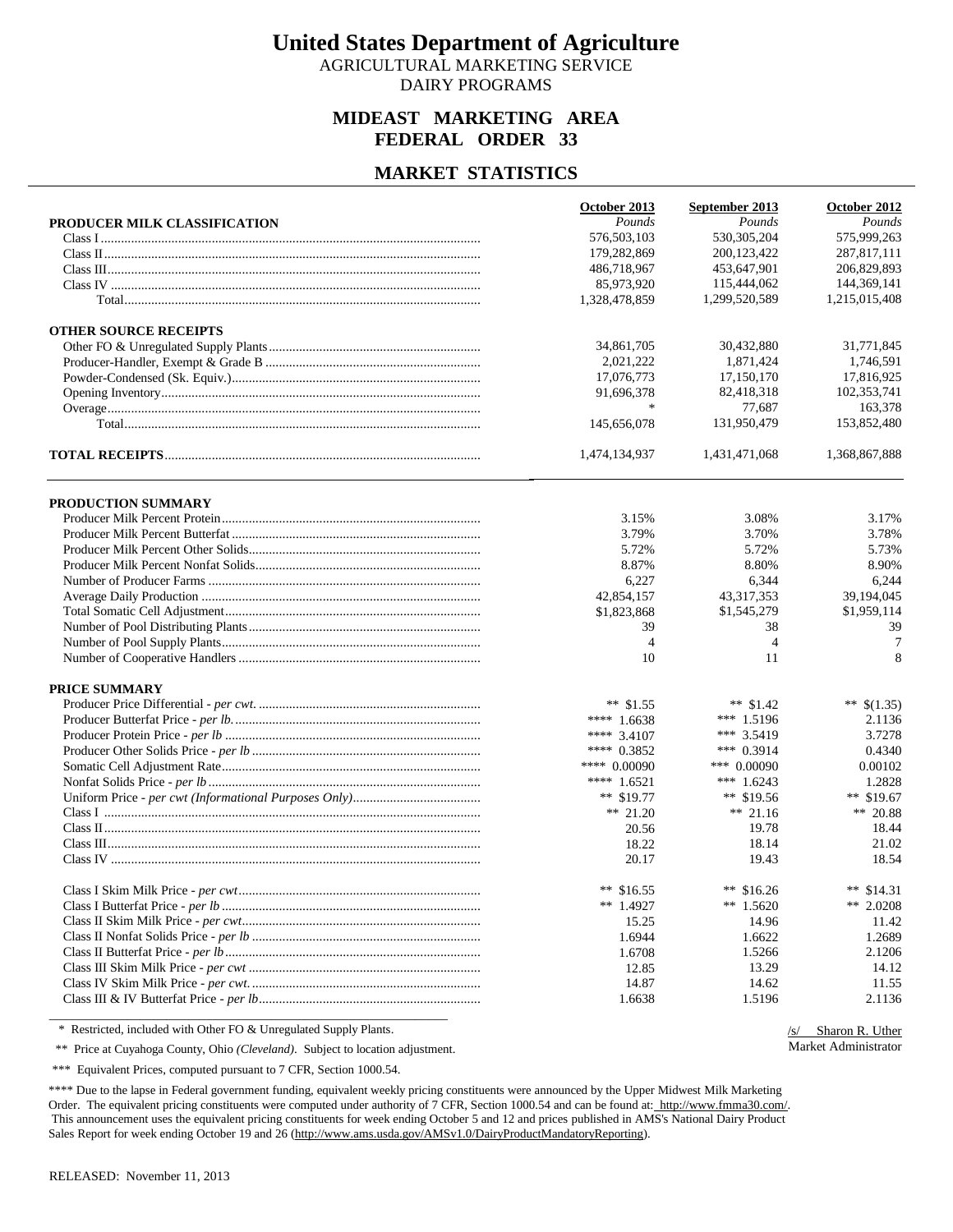AGRICULTURAL MARKETING SERVICE DAIRY PROGRAMS

### **MIDEAST MARKETING AREA FEDERAL ORDER 33**

#### **MARKET STATISTICS**

|                              | November 2013  | October 2013   | November 2012 |
|------------------------------|----------------|----------------|---------------|
| PRODUCER MILK CLASSIFICATION | Pounds         | Pounds         | Pounds        |
|                              | 556,102,493    | 576,503,103    | 560,604,832   |
|                              | 150,388,783    | 179,282,869    | 225,084,127   |
|                              | 480,924,426    | 486,718,967    | 322,542,678   |
|                              | 118,520,173    | 85,973,920     | 201,054,104   |
|                              | 1,305,935,875  | 1,328,478,859  | 1,309,285,741 |
| <b>OTHER SOURCE RECEIPTS</b> |                |                |               |
|                              | 30,798,908     | 34,861,705     | 35,184,852    |
|                              | 1,820,297      | 2,021,222      | 1.460.396     |
|                              | 16,166,212     | 17,076,773     | 17,586,762    |
|                              | 87,480,908     | 91,696,378     | 86,848,215    |
|                              | 123,894        | $\ast$         | 19,870        |
|                              | 136,390,219    | 145,656,078    | 141,100,095   |
|                              | 1,442,326,094  | 1,474,134,937  | 1,450,385,836 |
| PRODUCTION SUMMARY           |                |                |               |
|                              | 3.25%          | 3.15%          | 3.19%         |
|                              | 3.89%          | 3.79%          | 3.85%         |
|                              | 5.71%          | 5.72%          | 5.73%         |
|                              | 8.96%          | 8.87%          | 8.92%         |
|                              | 6,130          | 6,227          | 6,242         |
|                              | 43,531,196     | 42,854,157     | 43,642,858    |
|                              | \$2,048,309    | \$1,823,868    | \$2,212,139   |
|                              | 39             | 39             | 39            |
|                              | $\overline{4}$ | $\overline{4}$ | 7             |
|                              | 10             | 10             | 9             |
| <b>PRICE SUMMARY</b>         |                |                |               |
|                              | ** $$1.29$     | ** $$1.55$     | ** $$(0.45)$  |
|                              | 1.6336         | *** $1.6638$   | 2.0218        |
|                              | 3.6316         | *** 3.4107     | 3.7172        |
|                              | 0.3955         | *** $0.3852$   | 0.4624        |
|                              | 0.00093        | *** 0.00090    | 0.00101       |
|                              | 1.7042         | *** $1.6521$   | 1.3330        |
|                              | ** $$20.12$    | ** $$19.77$    | ** $$20.38$   |
|                              | ** 22.20       | ** $21.20$     | $** 22.70$    |
|                              | 20.76          | 20.56          | 18.81         |
|                              | 18.83          | 18.22          | 20.83         |
|                              | 20.52          | 20.17          | 18.66         |
|                              | ** $$16.86$    | ** $$16.55$    | ** $$15.77$   |
|                              | ** $1.6955$    | ** $1.4927$    | $** 2.1371$   |
|                              | 15.56          | 15.25          | 12.13         |
|                              | 1.7289         | 1.6944         | 1.3478        |
|                              | 1.6406         | 1.6708         | 2.0288        |
|                              | 13.59          | 12.85          | 14.25         |
|                              | 15.34          | 14.87          | 12.00         |
|                              | 1.6336         | 1.6638         | 2.0218        |

\* Restricted, included with Other FO & Unregulated Supply Plants.

/s/ Sharon R. Uther Market Administrator

\*\* Price at Cuyahoga County, Ohio *(Cleveland)*. Subject to location adjustment.

\*\*\* Due to the lapse in Federal government funding, equivalent weekly pricing constituents were announced by the Upper Midwest Milk Marketing Order. The equivalent pricing constituents were computed under authority of 7 CFR, Section 1000.54 and can be found at: http://www.fmma30.com/. This announcement uses the equivalent pricing constituents for week ending October 5 and 12 and prices published in AMS's National Dairy Product Sales Report for week ending October 19 and 26 (http://www.ams.usda.gov/AMSv1.0/DairyProductMandatoryReporting).